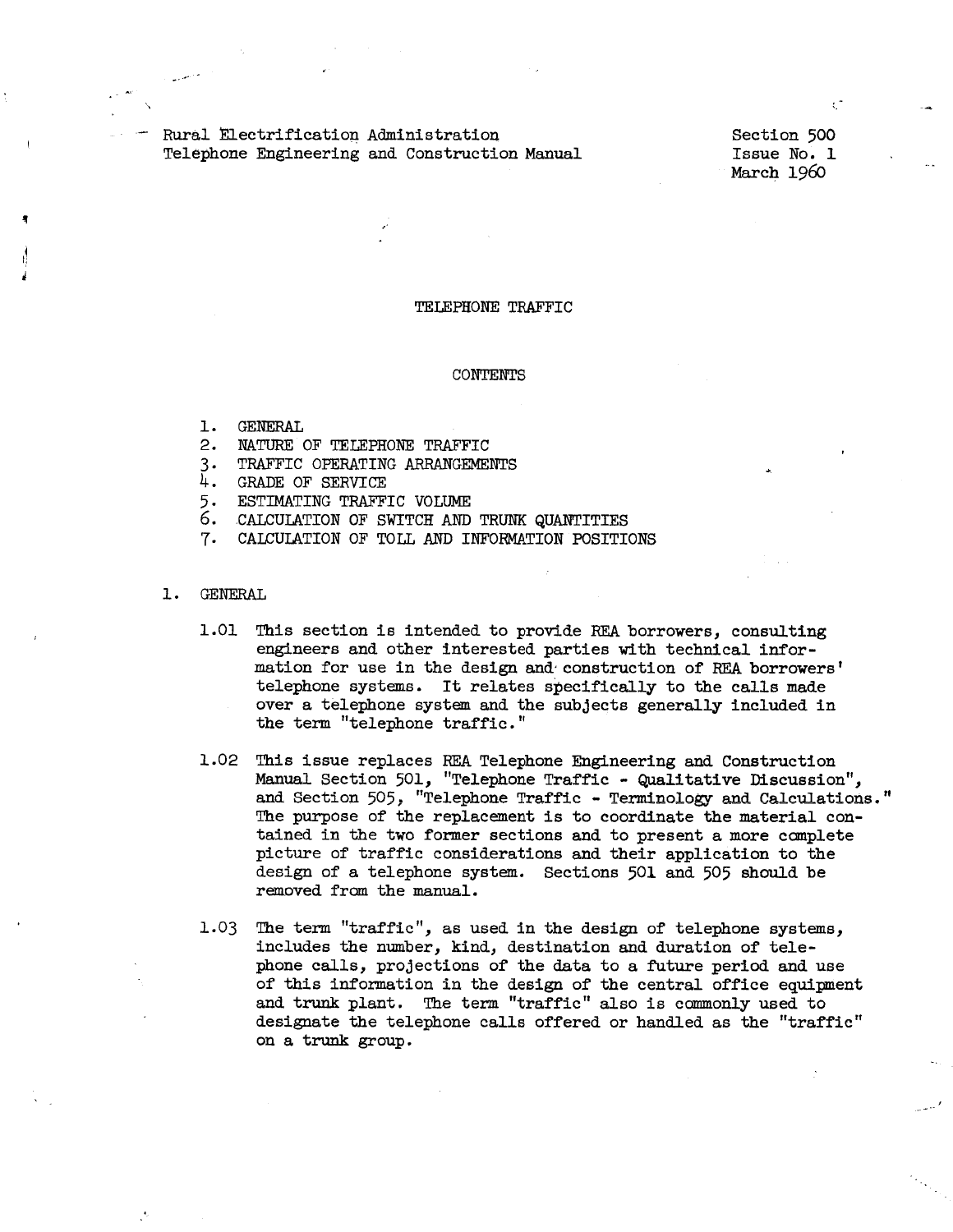REA TE & CM-500

1.04 The amount of central office equipment and the number of lines and trunks required for a telephone system are determined by the number of subscribers, the party line development, the number, kind and duration of the calls the subscribers make and by the desired grade of service. Quantities of same items of plant such as subscribers' lines, linefinder terminals and connector terminals are determined by the number of subscribers and the parties per line. Other items, such as linefinders, selectors, connectors and trunks, are determined by the number of calls subscribers make, by the length of time they talk and by the grade of service. The design of the items in this second group depends on traffic considerations. The understanding and application of the principles discussed in this and other traffic sections of the REA Telephone Engineering and Construction Manual is important in determining the grade of service to be rendered by a telephone system, the amount of the central office equipment and the number of interoffice trunks required.

 $\mathbf{I}$ 

1.05 For more detailed information on traffic subjects refer to sections of the REA Telephone and Construction Manual in the 500 series and to Section 156, "Nationwide Toll Dialing"; Section 157, "Customer Toll Dialing"; and Section 325, "Application Guide for the Preparation of Detail Dial Central Office Equipment Requirements. "

## 2. NATURE OF TELEPHONE TRAFFIC

- 2.01 Telephone users place calls at random throughout the 24 hours of the day, and the length of the time they talk varies from a few seconds to many minutes. However, there is one hour in the day during which more calls are placed than in any other. This is known as the "busy hour", and it is the general practice to provide facilities on the basis of the traffic level in the busy hour. Also, the average duration of telephone calls of <sup>a</sup> **particular type is fairly constant and** ~~is **average, known as**  the ''holding time", enters into the calculation of central office equipment and trunk requirements.
- 2.02 The product of calls per hour and average holding time gives the total time that a particular facility is in use or the "usage" during the hour. For example, if a trunk group carries <sup>75</sup>calls in the busy hour with an average holding time per call of 150 seconds, the usage on the group is  $75 \times 150$  or 11,250 seconds. The generally accepted unit of measure for this item is a "unit call" (UC) of 100 seconds. A total usage of 11,250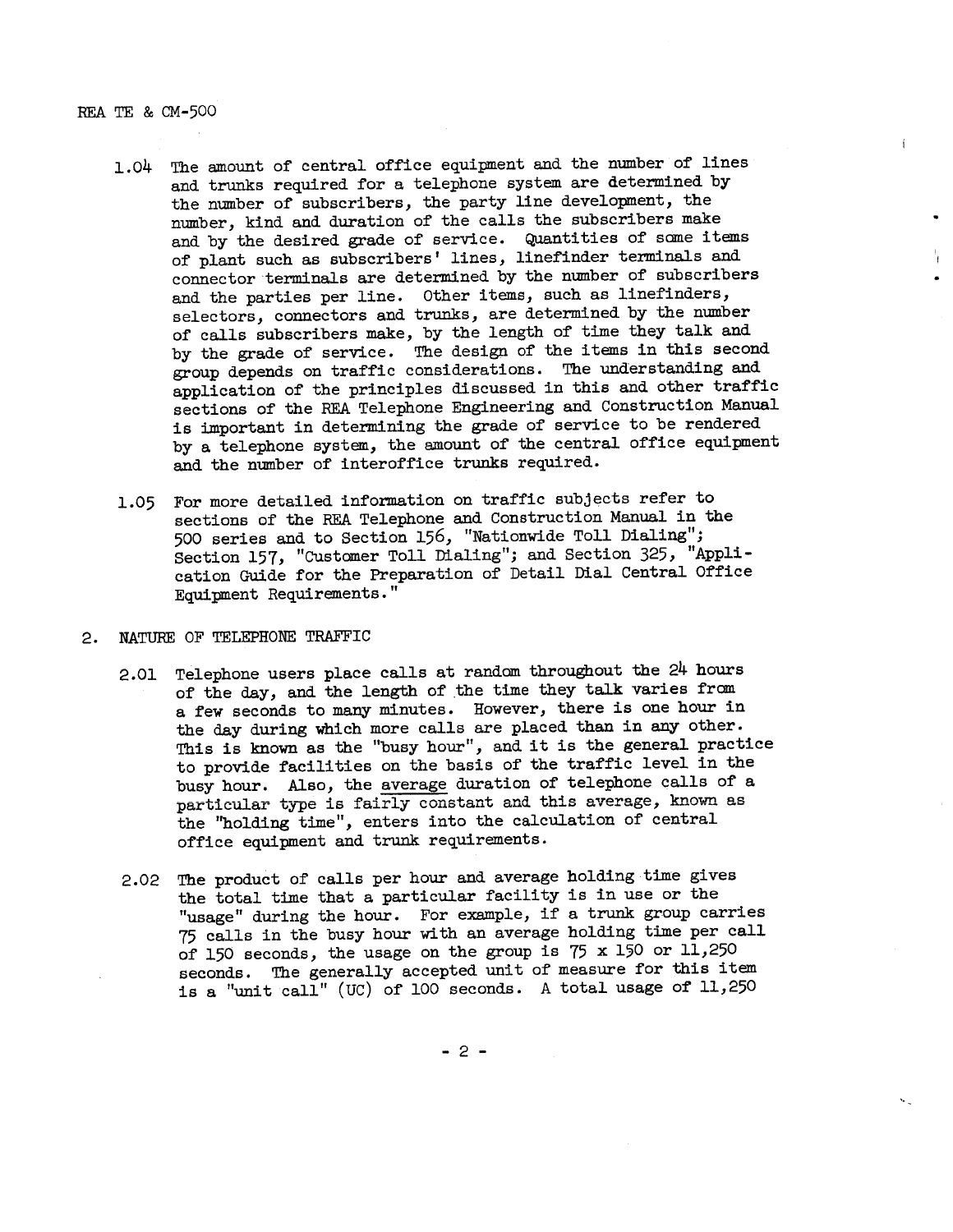seconds would be expressed as 112.5 UC. The term "CCS" also is used and is equivalent to unit calls. The term "erlang", which is equal to 36 UC or 36 CCS is another unit of measure of usage generally employed outside the U.S.A.

- 2.03 In the design of telephone systems the basic estimate of size usually is the number of lines to be served. To develop the amount of traffic to be handled the "call rate" per line is estimated. This generally is expressed in terms of unit calls per line or total calls per station. When the call rate is expressed in unit calls per line, this figure, multiplied by the number of lines, gives the traffic volume or total unit calls which the switching equipment must handle.
- 2.04 At any given instant, even during the busy hour, only a small percentage of the subscribers in an exchange will be using their telephones. Consequently, it is practical to provide switches and trunks, that is "paths", for the calls on the basis of busy hour usage rather than on the basis of the number of subscribers connected. Enough equipment and trunks must be provided so that a customer will encounter dial tone delay or a paths-busy signal on only a small percentage of his calls.
- 2.05 Telephone traffic also varies from day to day and seasonally. In most offices, traffic is greater from Monday through Friday than over the weekend. Similarly, most offices experience a busy season during Which traffic is greater than during other periods of the year. To provide a satisfactory grade of service, it is considered necessary to engineer for the traffic in the busy hour on an average business day during the busy season. There will be some days, such as just before Christmas, on some special occasions, or When a storm affects a high percentage of subscribers, when traffic volume may greatly exceed the figure for which facilities were provided. It is not practical to provide equipment or trunks for such peaks and the result is that customers have to wait longer for dial tone and encounter more paths-busy conditions. However, in a well designed system service should not fail entirely even during severe overloads.
- 2.06 There are different kinds of telephone calls such as local, toll, EAS and information. Toll calls are further divided into stationto-station, person-to-person and other classes. The central office equipment is involved in every call and the amount of equipment provided is based on the total usage for all types of calls. On the other hand, separate trunk groups usually are provided for EAS and toll traffic and in the larger offices for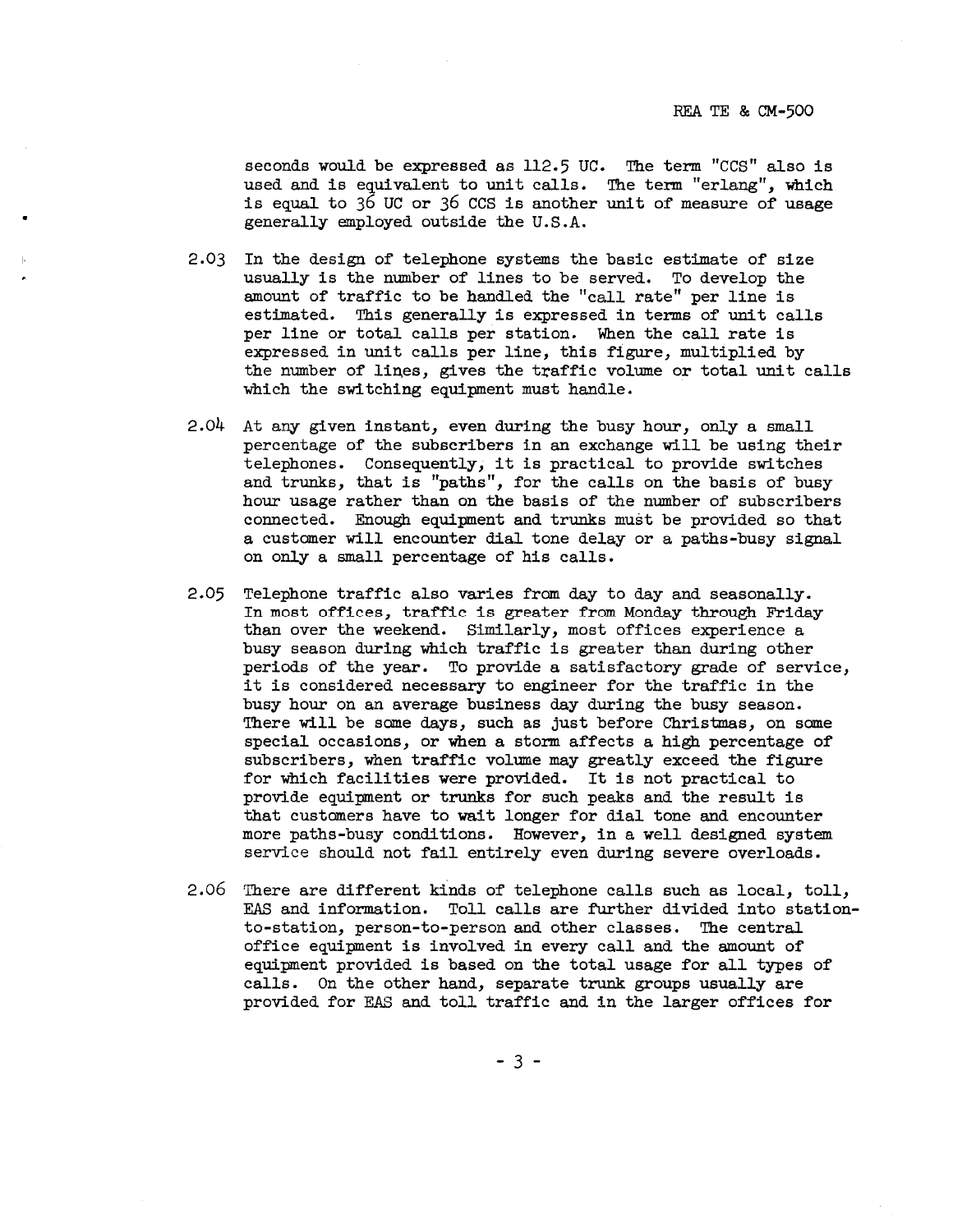information and other classes. For such groups, the number of calls and the average holding time for each type handled are the major factors in determining trunk requirements. The average call holding time ranges from perhaps 20 seconds on information to 350 or 400 seconds on toll calls.

 $\mathcal{L}$ 

- 2.07 Another characteristic of telephone traffic is the temporary nature of telephone connections. They can be measured only while they are in progress. This makes it necessary to measure traffic volume regularly in the busy hour during the busy season if the right amount of central office equipment and the correct number of trunks are to be provided when making additions to <sup>a</sup> telephone system.
- 3. TRAFFIC OPERATING ARRANGEMENTS
	- 3.01 Traffic operating arrangements include such items as numbering <sup>p</sup>lans, switching plans, interoffice trunk layouts, use of digit absorbing selectors, customer or operator toll dialing, tributary or toll center operation, direct or common control switching systems, etc.
	- 3.02 Dial central office equipment may be either "direct control" or "common control" which, in effect, are different operating arrangements. In direct control systems such as step-by-step, each selector (and connector) responds directly to the dial pulses from the user's telephone. In common control systems, the pulses are stored in a register Which in turn actuates  $\mathcal{A}^{\pm}$  . the various selectors to establish the connection to the desired number. The determination of quantities of equipment and arrangement of selectors is substantially.different for the two systems.
	- 3.03 In designing a telephone system, there usually is a choice **between several operating arrangements, any of which would**  provide good service. The principal objectives to be kept in mind are minimum cost, simplicity of operation for customer, and suitability for expansion. The various traffic sections of the REA Telephone Engineering and Construction Manual describe the operating arrangements available and their fields of application.
- 4. GRADE OF SERVICE
	- 4.01 There are two measures of telephone service which are directly affected by the amount of central office equipment and the number of trunks provided. The first, speed of dial tone,

- 4 -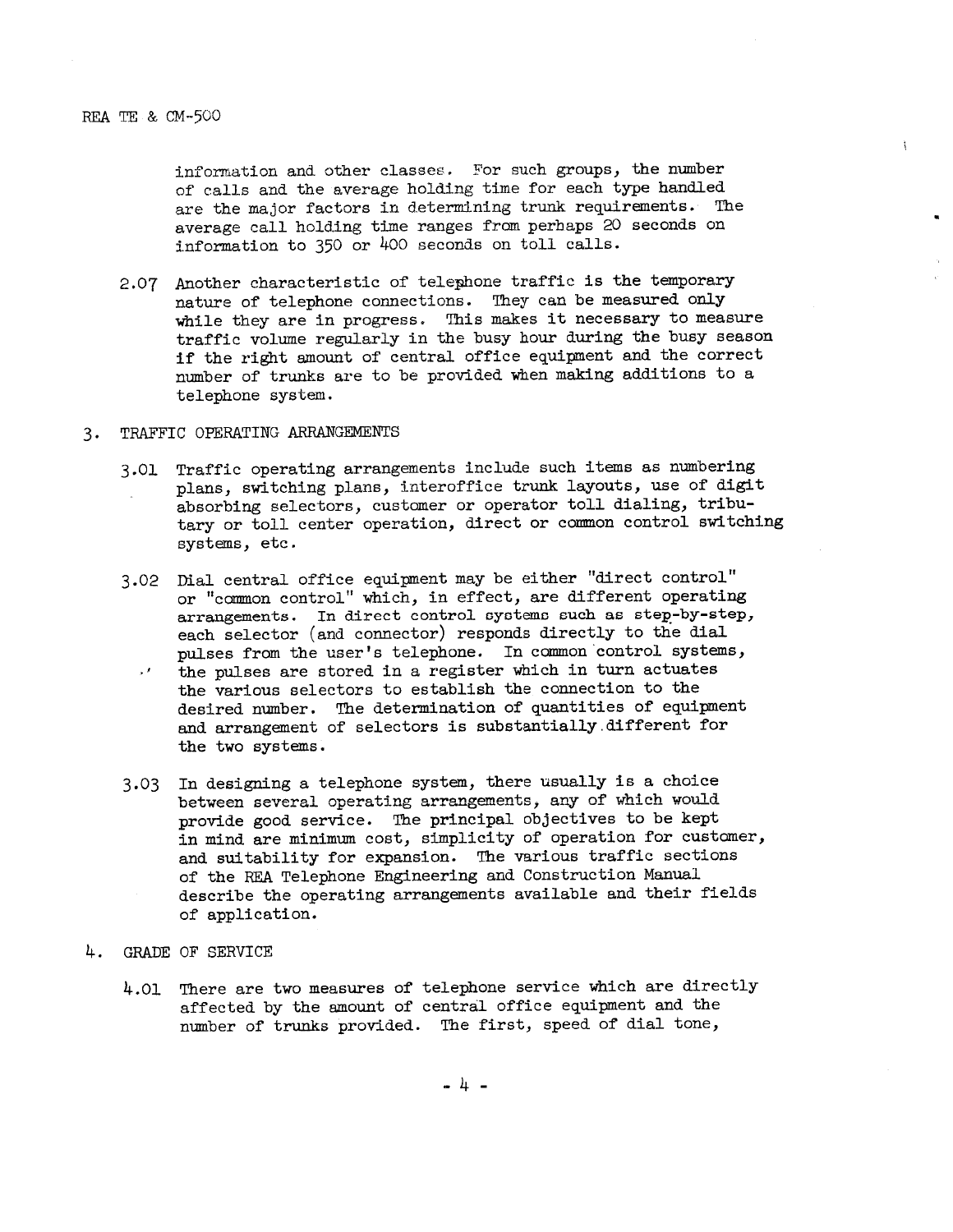usually is expressed as the percentage of attempts on which the users waits longer than three seconds for dial tone. The second is the percentage of' calls delayed due to a paths-busy conditioh.

 $4.02$  Equipment usually is engineered to give a speed of dial tone of 1.5 percent of attempts with dial tone delayed in excess of three seconds. This applies to the busy hour of' the busy season in the year for which the equipment is engineered. Since telephone equipment usually is engineered for several years in the future, it is evident why dial tone delays under normal operating conditions are rare.

- 4.03 Once a customer has begun dialing, any paths-busy condition blocks the call, a paths-busy signal is returned and the customer has to hang up and place his call later. The grade of service under these conditions is expressed in terms of the probable percentage of calls that are delayed. For example, a grade of service of one delayed call in a hundred is expressed as  $P = .01$ . A delay of 10 in 100 is indicated as  $P = .10$ .
- 4.04 As in the case of dial tone speed, central office equipment and trunks are engineered for a particular probability of' delay, such as  $P = .01$ , for the busy hour of the busy season in some future years. Central office equipment usually is engineered on the basis of  $P = .01$  to  $P = .03$  per stage of selection, interoffice trunks on the basis of  $P = .03$  to  $P = .10$ .
- $4.05$  Central office equipment and interoffice trunks are engineered on the basis of a specific grade of service by means of tables that show the number of unit calls that can be handled by a trunk group of a given size with a given probability of delay. Following is an example of a table with a probability of delay of  $\frac{1}{\sqrt{2}}$  $P = .01$  and full access of calls to all trunks. (REA TE &  $CM-510$ , "Telephone Traffic - Dial Central Office Switch Quantities.")

| Number of Trunks | Capacity in Unit Calls per Hour |
|------------------|---------------------------------|
|                  | 5.4                             |
|                  | 15.7                            |
|                  | 29.6                            |
| 5                | 46.1                            |
| 10               | 149                             |
| 20               | 351                             |

4.06 The grade of service also is affected by the number of paths to which a call has access. For example, with full access, <sup>a</sup> load of' 35l unit calls would require 20 trunks as shown on the preceding table. However, if the design of the equipment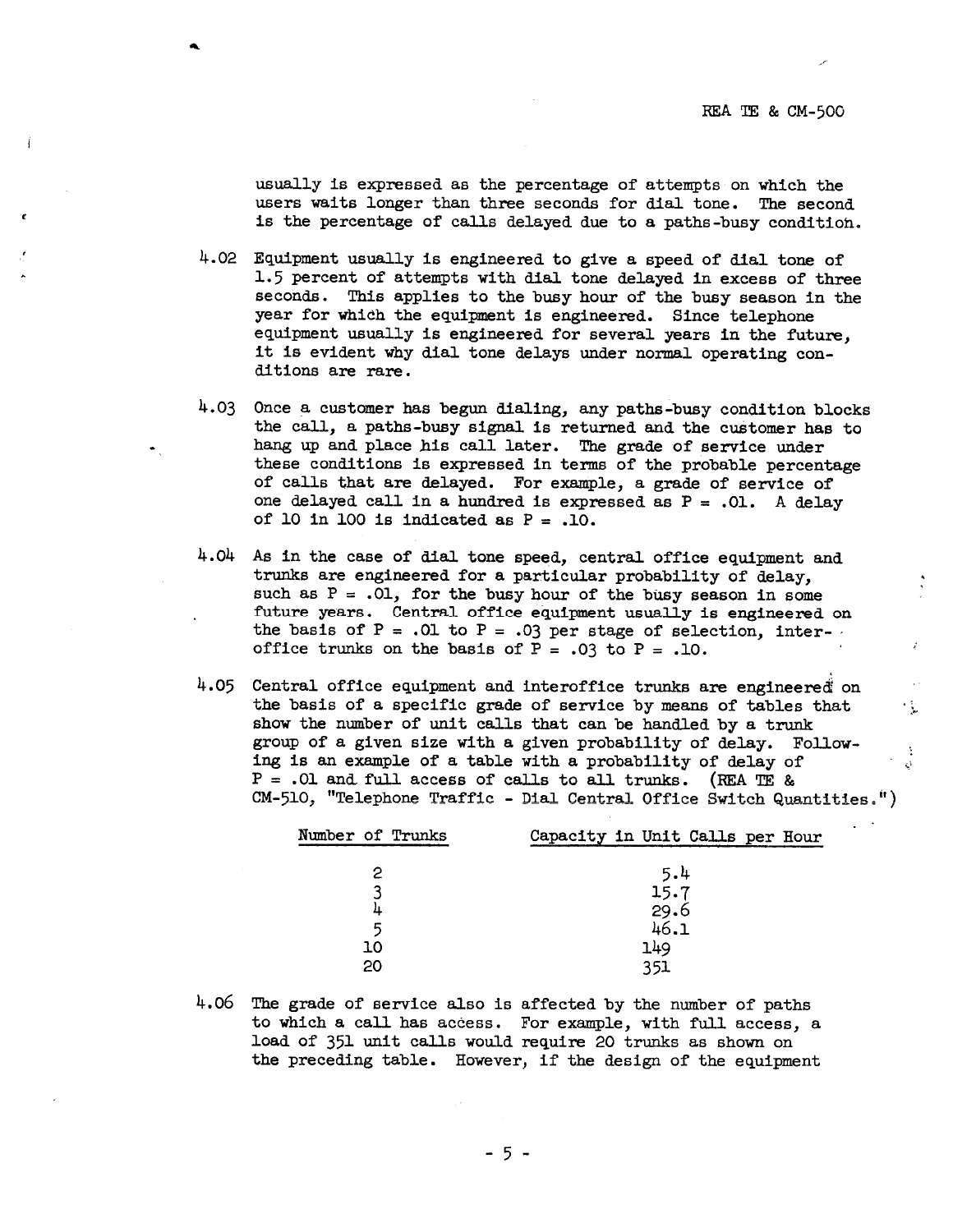is such that a call has access to only 10 trunks and 351 unit calls are offered, two groups of 10 trunks each would handle only { 2 x 149) or 298 unit calls. Either there will be more delays than 1 in 100 or more trunks have to be provided. Most step-by-step dial systems provide access to a maximum of 10 trunks and tables have to be used that take this factor into account. In practice, an arrangement know as "grading" is used under such circumstances which increases the capacity above that obtainable from two separate trunk groups but not up to the capacity of a "full access" group. This is described in REA TE & CM-510.

 $\mathfrak{f}$ 

 $\mathbf{V}$ 

4.07 In practice, the grade of service actually received by a tele<sup>p</sup>hone user may differ widely from the probability of delay for which the central office or <sup>a</sup>trunk group were engineered. The calls in a particular busy hour may be more or less than estimated, their average holding time may be different, their distribution during the hour may include one or more sharp peaks, some groups of linefinders or connectors may be over or underloaded, or some of the equipment may be temporarily out of service. However, experience shows that over a period of time the average percentage of delays for a given traffic volume and a given size of trunk group closely follows the figures of the tables which were derived from mathematical theories of probability.

# 5. ESTIMATING TRAFFIC VOLUME

- 5.01 Estimates of traffic volume are the first requirement in determining the amount of central office equipment and the number of trunks to be provided. Such estimates are based on the actual traffic volume in the existing office or on average unit calls per line as developed for general use.
- 5.02 When a magneto office is to be replaced by dial, any existing date on local traffic volume are of little value in forecasting future traffic on account of the complete change in operation. Under such circumstances, or when a telephone office is opened in new territory, average figures of unit calls per telephone for different classes of service are used as described in REA TE & CM-325, "Application Guide for the Preparation of Detail Dial Central Office Equipment Requirements."
- 5.03 When an addition is to be made to a dial office or to an interoffice trunk group, actual figures on busy hour, busy season traffic usage of equipment and trunks offer the most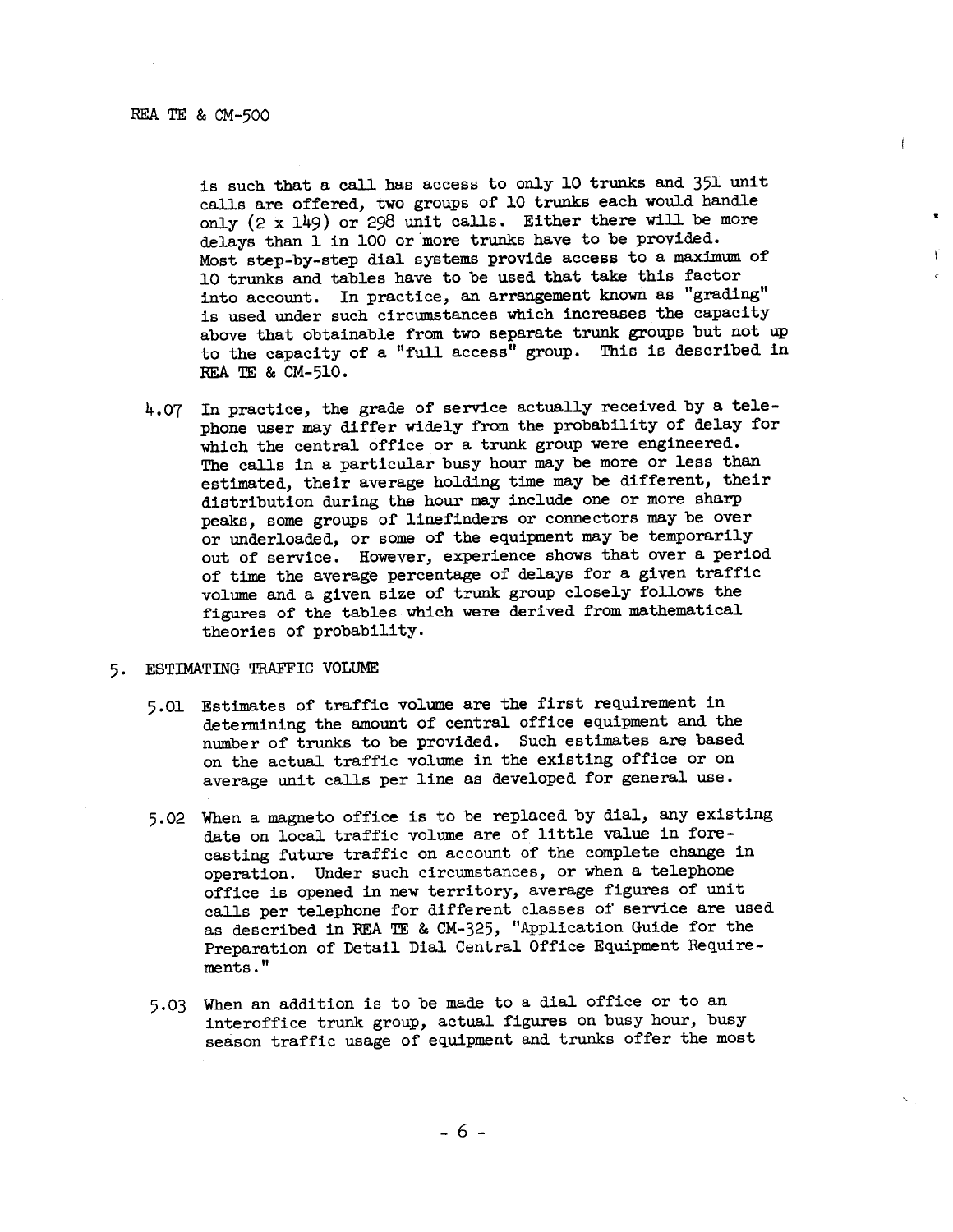dependable basis for determining future requirements. For this reason, it is important to measure the busy hour traffic volume regularly for several days during the busy season.

- 5.04 Records of toll traffic usually are Available for existing offices in terms of total messages per month from which the calling rate may be applied to the estimated number of telephones to develop the estimated toll volume in the future. This can be converted into busy hour unit calls by applying suitable ratios of business days per month, percent busy hour and holding time.
- 5.05 In converting a manual office to dial with a significant<br>increase in telephones, it may be thought that the average<br>toll calls per telephone would decrease. In practice, it<br>has been found that the improvement in servi mission that goes with the usual dial conversion results in more use of the toll service by the original subscribers. The use of the current toll calling rate, corrected for any conversions to EAS, with the estimated number of telephones at the end of five years has been found fairly dependable for the initial estimate of toll trunk requirements. However, soon after a new office is placed in service it is advisable to obtain usage data to check the adequacy of the trunks pro- vided and it is well to do this regularly during the busy season.
- 5.06 Estimating EAS traffic volume is one of the most difficult problems in the design of telephone systems. Where toll service between two offices is being replaced with EAS, increases of three to five-fold may be expected, depending on the previous toll rate and the community of interest. Following cutover of the office, a check of the actual usage is particularly important on EAS groups to determine whether<br>there is an overload. If a trunk group is seriously over-<br>loaded, customers will learn to place calls in the less busy<br>hours and even usage data are not fully de may be added gradually, taking usage data after each addition until the desired grade of service is achieved.
- 5.07 In designing a new telephone system.or in replacing a manual system with dial, estimates of future traffic volume cannot be relied upon as being very accurate. The procedures described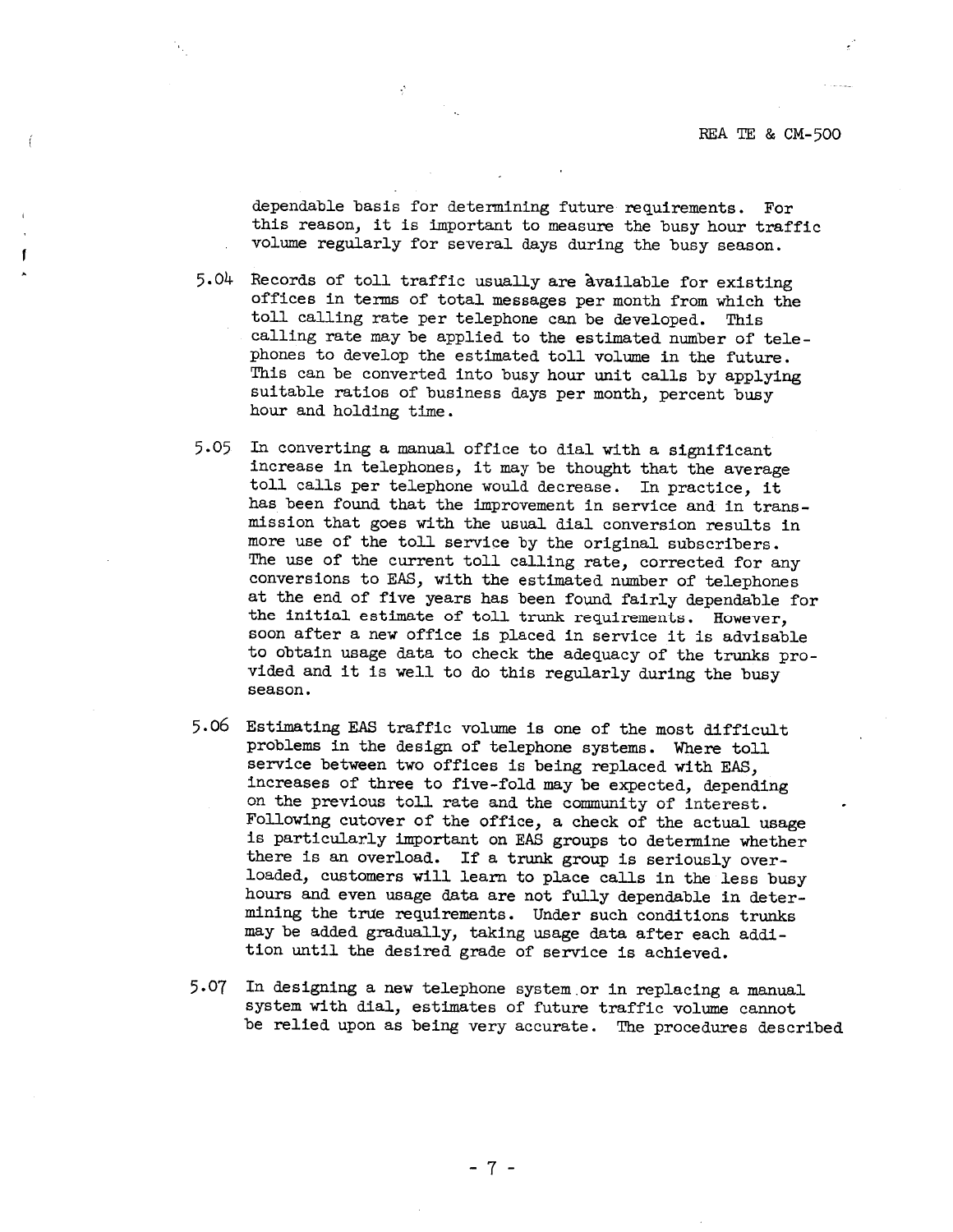REA TE & CM-500

in the various sections of the REA Telephone Engineering and Construction Manual are based on experience and have been found satisfactory for initial installations. However, it cannot be overemphasized that the actual traffic volume after an office is placed in service needs to be measured to make sure that the original estimates were reasonable. Major shortages or unbalance between groups may have to be corrected at once. In any case, actual traffic usage data are the only sound basis for engineering additions to central office equipment or interoffice trunk groups.

۱

 $\vec{r}$ 

- 6. CALCULATION OF SWITCH AND TRUNK QUANTITIES
	- $6.01$  Having developed an estimate of the traffic volume, it is a simple matter to refer to the appropriate table and determine the number of selectors or trunks required. For example, <sup>a</sup> toll traffic estimate of 86.5 unit calls, with a probability of delay of P <sup>=</sup>*.03,* would require seven trunks. See REA TE & CM-510, Figure 2A.
	- 6.02 For interoffice trunks, different delay tables are used depending on whether the group handles toll or EAS traffic and on the length of haul. For central office equipment quantities, however, tables have been provided for use in all offices which will assure <sup>a</sup>satisfactory grade of service without excess equipment. (See REA TE & CM Sections 510, <sup>511</sup>and 520, and REA Form 558a, General Specifications.}
	- 6.03 The delay tables provided in the various sections of the Telephone Engineering and Construction Manual and in the Specifications are derived from mathematical formulas based on the theory of probability and are the same as those in general use in the industry.
- *1·* CALCULATION OF TOLL AND INFORMATION POSITIONS
	- 7.01 For the relatively small toll switchboards required in the toll centers of REA borrowers, it has been found satisfactory to base the position requirements on the number of toll messages completed per day. The procedure is described in REA TE & CM-512, "Telephone Traffic - Manual Toll Board Equipment", and in Section 157, "Customer Toll Dialing."
	- 7.02 It is the usual practice in toll centers to maintain a daily record of toll messages. Once a toll office is in operation experience will show how many toll messages per day per